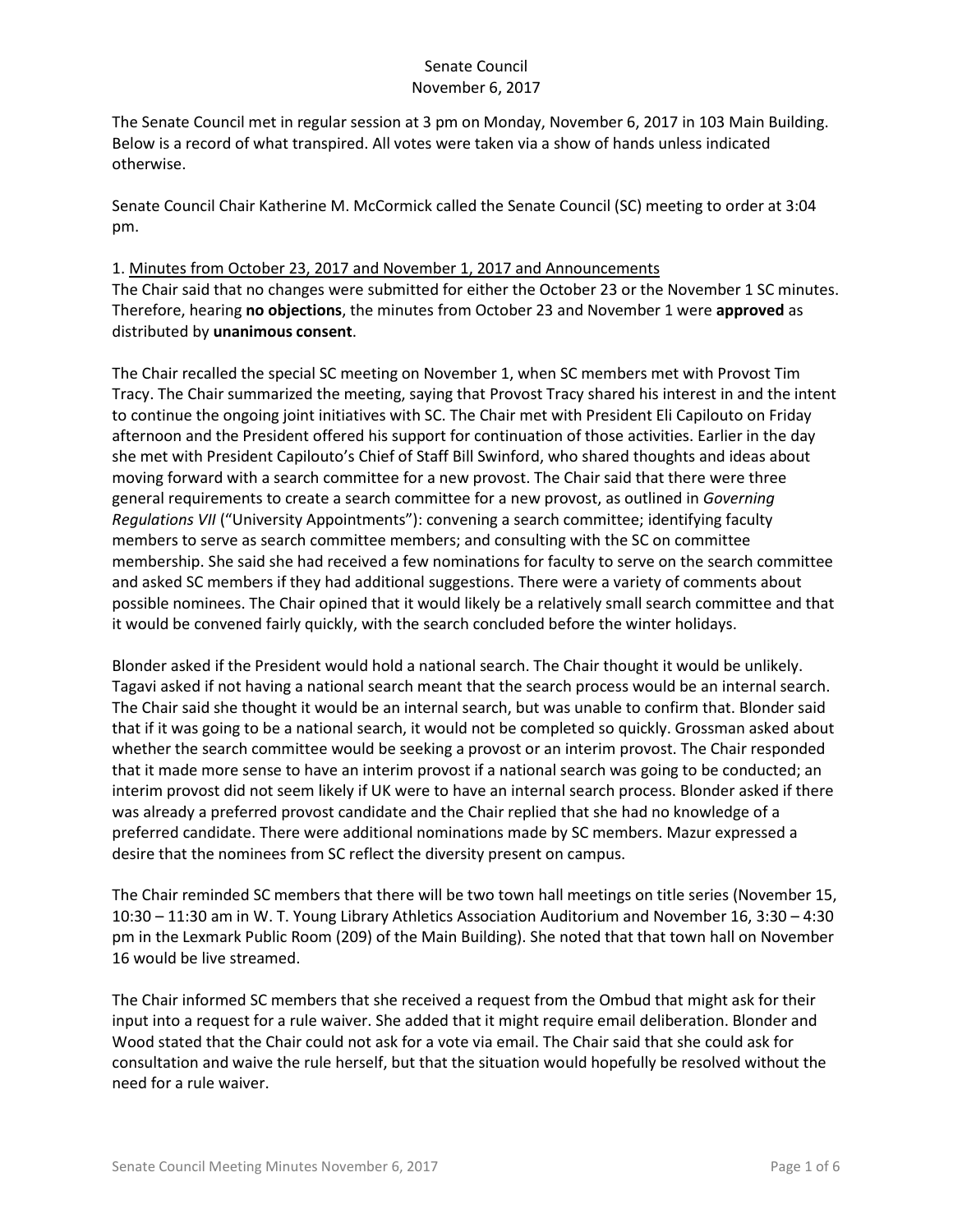### 2. Old Business

a. Senate's Rules and Elections Committee (SREC) – Joan Mazur and Davy Jones, Co-Chairs i. Proposed Changes to *Senate Rules 1.3.1.2.A.3* ("University Senate Council," "Elected Faculty Membership," "Election")

Mazur explained that the proposed language had been reviewed during multiple SREC meetings. Mazur added that the Chair had sent some questions and concerns about the proposed changes. Mazur acknowledged that there were some serious problems with the current language and that it would need to be discussed further by the SREC before the SC could review it.

Given the number of invited guests, the Chair suggested that all those present introduce themselves, which they did.

### b. Proposed Changes to *Senate Rules* Regarding Changes in Provost's Area

Mazur described the proposed changes. She said that she and Co-Chair Jones reviewed all the changes and that Associate Provost for Academic Excellence Operations Kirsten Turner had provided a summary of changes. Mazur suggested not reviewing each individual change, but rather that SC focus on the substantive issues.

The first major issue pertained to voting rights for the position of associate provost for student and academic life. She explained that the SC needed to decide if that position would be an ex officio voting member, or an ex officio non-voting member. Blonder asked if there was a job description for that position. Guest Turner noted that the job description included a requirement that the person in the position be a tenured faculty member. Turner left the room to print copies of the job description for the associate provost for student and academic life.

Mazur referred to the handout she distributed to SC members regarding voting rights for the associate provost for student and academic life. She said there were two possible scenarios – one as an ex officio member with voting rights and one as an ex officio without voting rights. Both scenarios included language that would give the dean of the Lewis Honors College voting rights in even numbered years.

The Chair commented that Provost Tim Tracy [in his letter of support posted with the September 18, 2017 SC agenda] purposely did not ask for changes to language pertaining to Honors, to give the faculty of record in the Lewis Honors College the opportunity to make such suggestions. She wondered if it made sense to make one Honors-related change when the rest of the language pertained to the former Undergraduate Education unit. There were no objections from SC members about including the newly established voting rights for the dean of the Lewis Honors College. The Chair asked that Mazur, when presenting the changes to the *SRs* to the University Senate, also explicitly acknowledge the Honorsrelated change for clarity's sake.

Schroeder asked about the summary of changes and the notation on the chart regarding potential resource issues regarding election processes at the Undergraduate Council and the UK Core Education Committee. Mazur replied that when Turner visited with the SC on October 2, she stated that the Provost's office would ensure that resources were available for election processes. Mazur added that she would need to update the notation on the summary chart to reflect that resolution.

There was extensive discussion regarding the SREC's proposed changes to the language in *SR 1.4.3.1.B.5*  and *SR 1.4.3.1.B.6* ("Senate UK Core Education Committee (SUKCEC)"). The Chair asked if it was necessary to add the SREC-recommended language that added reference to the need for approval by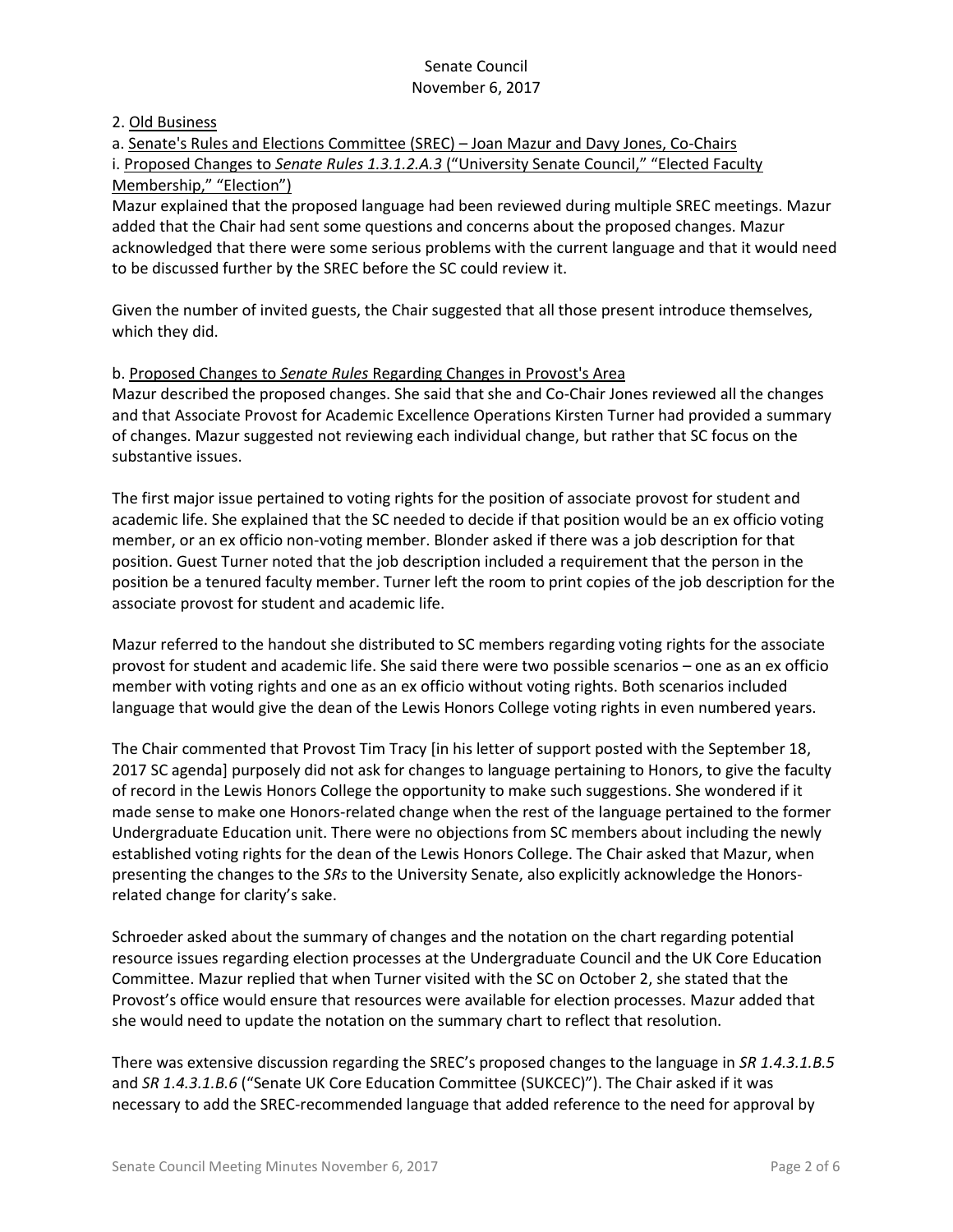the UC, SC, and Senate. The Chair commented that because the term "propose" was used, it was somewhat obvious that the other bodies would be required to approve what SUKCEC proposed. Mazur asserted that the additional language was necessary to be clear about who was responsible for any final decisions. The bulk of the discussion about the changes to SUKCEC-related responsibilities pertained to questions from SC members about why the SREC inserted language that would newly require the Undergraduate Council (UC) and SC to approve temporary waivers and substitutions. There was some confusion among those present as to whether the language referred to individual student cases for waivers or to individual program requests for waivers. Guest Anna Bosch (AS/Linguistics, associate dean for undergraduate programs), said there was almost always another UK Core course that a student could take if one particular course was not available. The Chair said that Senate had operated for some time under the current arrangement [substitutions and waivers approved by SUKCEC without UC or SC oversight] and asked for a rationale for the change. There was additional discussion. Grossman suggested changing the language so that substitutions and waivers would be reported to the UC. That suggestion was accepted by those participating in that part of the discussion.

Tagavi said that he had sent in some suggested changes and one of them was to add a requirement that the chairs of the UC and SUKCEC be tenured faculty members. Schroeder asked if Tagavi's comments had been discussed by the SREC and Mazur explained that Tagavi was absent when the SREC discussed the proposed changes to the *SRs*. Tagavi expressed concern that in the future, the SC could appoint a part-time instructor to the chair position in UC or SUKCEC.

Tagavi **moved** to add "tenured" before the word "faculty member" in *SR 1.3.4* ("Undergraduate Council"). Bailey **seconded**. There was some support for Cross's suggestion that the language be modified to refer to a preference for a tenured faculty member, but not make it an explicit requirement. A **vote** was taken and the motion **passed** with seven in favor and four opposed.

Tagavi **moved** to add "tenured" before the word "faculty member" in *SR 1.4.3.1.A* ("Senate UK Core Education Committee (SUKCEC)," "Composition") [first paragraph]. Bailey **seconded**. A **vote** was taken and the motion **passed** with seven in favor and four opposed.

SC members next discussed the proposed changes to *SR 5.2.2.1* ("Accelerated Programs"). Mazur explained that the SREC believed the Senate's Admissions and Academic Standards Committee (SAASC) was the appropriate body to receive information from departmental faculties regarding various test score levels. Guest Bosch commented that the important aspect would be to ensure that the SAASC then reported the faculty-approved scores to the Registrar.

Blonder **moved** that the associate provost for student and academic life serve as an ex officio, nonvoting member of Senate. Mazur **seconded**. Both individuals accepted Woods' friendly amendment to also add a voting ex officio role (odd-numbered years) for the dean of the Lewis Honors College. Both Blonder and Mazur also accepted Grossman's suggestion to further add a recommendation to the Board of Trustees that corresponding changes to *Governing Regulations IV* ("The University Senate") be made regarding voting rights of ex officio members.

After some discussion about the appropriateness of including so many components in one motion, Blonder **withdrew** her motion (Mazur concurring). Cross **moved** to approve the scenario proposed by the SREC in which the associate provost for student and academic life would an ex officio, non-voting member of Senate. Mazur **seconded**. A **vote** was taken and the motion **passed** with none opposed.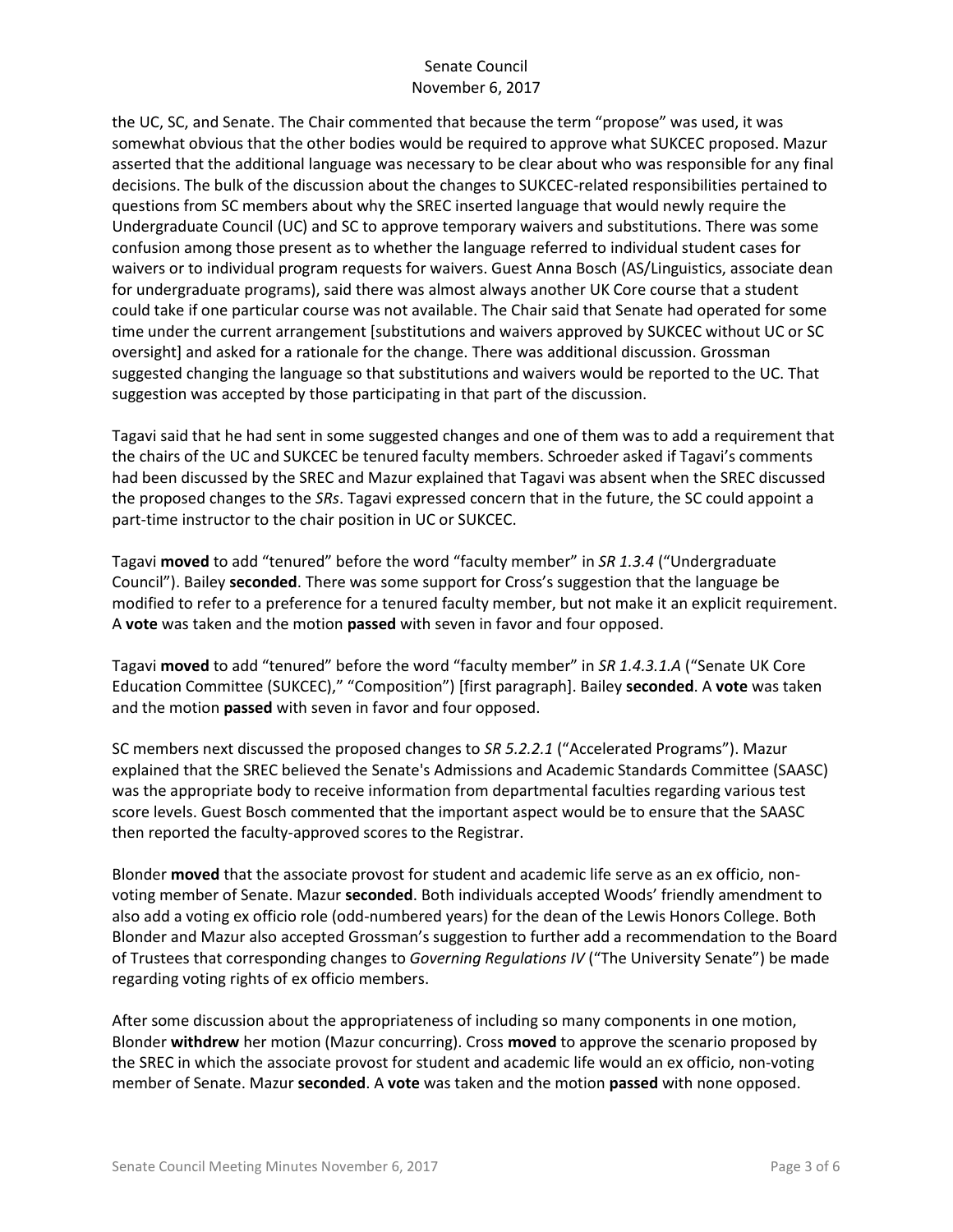Tagavi said he had a series of editorial changes that he wanted to present to SC. Grossman suggested that editorial changes be done by the SREC after the Senate approved the omnibus changes. Tagavi was not comfortable with that and asked again to have his editorial suggestions incorporated into the omnibus changes to the *SRs* that would be sent to Senate. Mazur said that she was comfortable with all of Tagavi's changes, having reviewed them previously. She said she would incorporate them into the version that the Senate received for its agenda.

The Chair directed SC members to return to the **motion** on the floor from the SREC, to approve the proposed changes to the *SRs*. On behalf of the SREC, Joan accepted Grossman's suggestion (to further add a recommendation to the Board of Trustees that corresponding changes to *Governing Regulations IV* ("The University Senate") be made regarding voting rights of ex officio members) as a friendly amendment. Because the motion came from committee, no **second** was required. A **vote** was taken and the motion **passed** with none opposed.

### 4. Degree Recipients

## a. Honorary Degree(s)

Guest Morris Grubbs, assistant dean for graduate student professional development, presented the three nominees for honorary degrees, to be awarded at May 2018 Commencement ceremonies. The Chair explained that the **motion** from the University Joint Committee on Honorary Degrees (UJCHD) was that the elected faculty senators approve DAH as the recipient of an Honorary Doctor of Humane Letters, for submission through the President to the Board of Trustees. Because the motion came from committee, no **second** was required. A **vote** was taken and the motion **passed** with none opposed.

The next **motion** from the UJCHD was that the elected faculty senators approve SLH as the recipient of an Honorary Doctor of Arts, for submission through the President to the Board of Trustees. Because the motion came from committee, no **second** was required. A **vote** was taken and the motion **passed** with none opposed.

The third motion from the UJCHD was that the elected faculty senators approve GTM as the recipient of an Honorary Doctor of Science, for submission through the President to the Board of Trustees. Because the motion came from committee, no **second** was required. A **vote** was taken and the motion **passed** with none opposed.

The Chair reminded those present to not share the names of the honorary degree candidates, which were to be kept confidential.

b. Request for Waiver of *Senate Rules 5.4.2.3.C.1* ("Circumstances for Award of Honorary Degrees") Tagavi suggested that the name of the possible additional nominee not be named, so as to avoid any possibility of embarrassment if the SC opted not to waive the SR that limits the number of honorary degree recipients in any one academic year to five. There were no objections. Grubbs presented information about the possible, additional nominee.

Tagavi opined that he had yet to hear a rationale for the rule waiver, although the information shared was sufficient for awarding an honorary degree. He was not in favor of waiving *SR 5.4.2.3.C.1*. Those SC members expressing an opinion were in agreement with Tagavi. Wood, Blonder, and Grossman indicated they would be more likely to waive the pertinent *SR* if there was a reason why the honorary degree could not be awarded in December 2018, such as a life-threatening illness.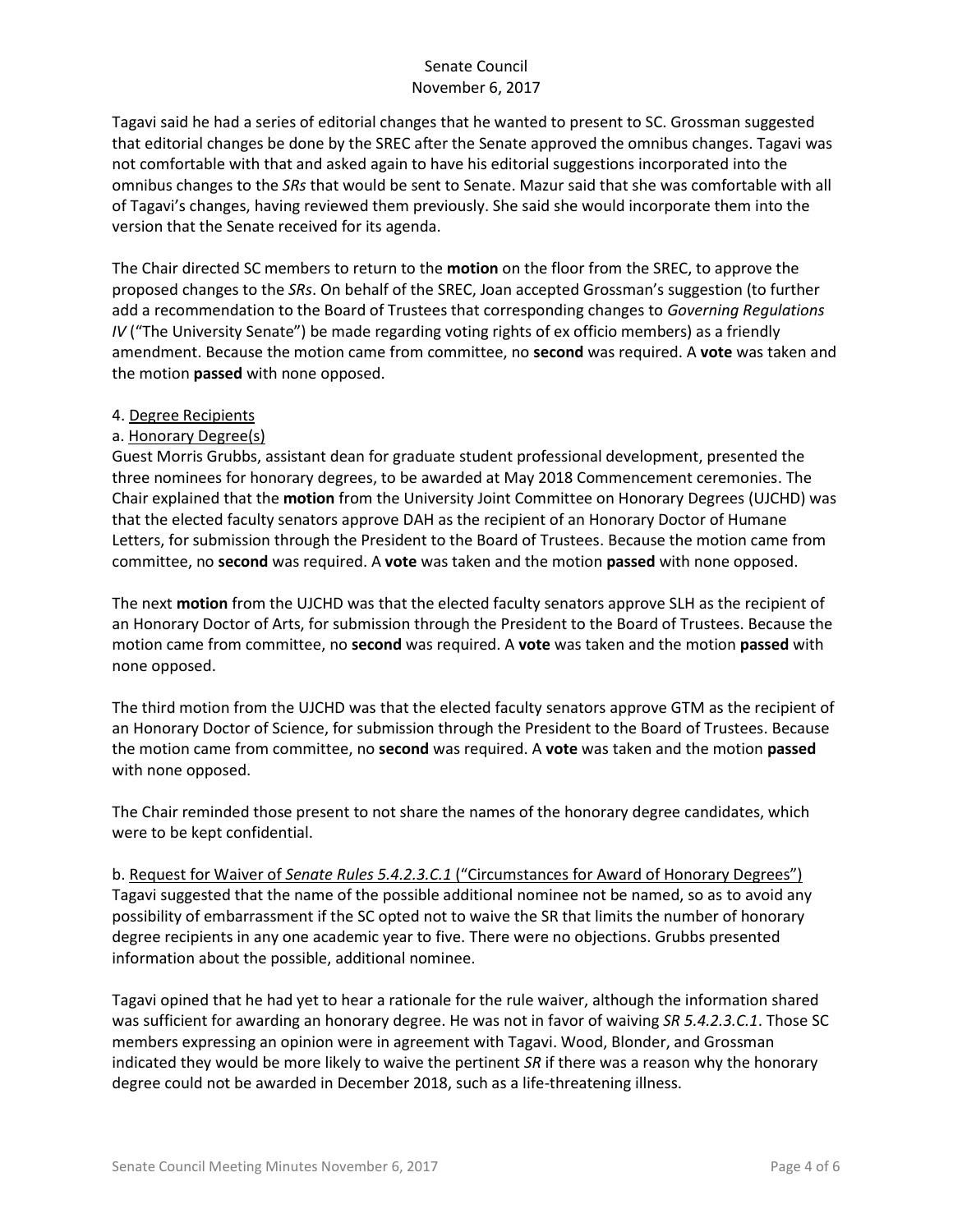Bailey **moved** to waive *SR 5.4.2.3.C.1* ("Circumstances for Award of Honorary Degrees") and Bird-Pollan **seconded**. Cross and Childress spoke in favor of the waiver. Wood again spoke against the waiver, expressing concern that increasing the number of honorary degrees awarded might lessen their impact and appear to decrease selectivity. A **vote** was taken and the motion **passed** with six in favor and four opposed.

## c. Honorary Degree [Pending Approval of *SR* Waiver]

Grubbs presented the fourth nominee for an honorary degree, also to be awarded at a May 2018 Commencement ceremony. There were no objections to the recipient, but there was brief discussion about the UJCHD's intention to award an Honorary Doctor of Humane Letters. Cross suggested that an Honorary Doctor of Arts would be a better fit with the nominee's past activities. There were no objections to that suggestion.

Cross **moved** that the elected faculty senators approve TTH as the recipient of an Honorary Doctor of Arts, for submission through the President to the Board of Trustees. Mazur **seconded**. A **vote** was taken and the motion **passed** with none opposed and one abstained.

## d. Late Additions to December 2015 Degree List (per Senate Rules *5.4.1.1.D.1-2*)

## i. Graduate School Student HR-21

The Chair noted that the representative from the Graduate School was unexpectedly unable to attend. Blonder **moved** that the elected faculty senators amend the December 2015 degree list adopted at the December 14, 2015 Senate meeting by adding the MA in Anthropology for student HR-21 and recommend through the President to the Board of Trustees that the degree be awarded effective December 2015. Wood **seconded**. A **vote** was taken and the motion **passed** with none opposed.

# 5. Committee Reports

a. Senate's Admissions and Academic Standards Committee (SAASC) – Herman Farrell, Chair i. Proposed Changes to BS in Kinesiology (non-teacher certification in Exercise Science) Guest Herman Farrell, chair of the Senate's Admissions and Academic Standards Committee (SAASC), explained the proposal. The **motion** from the SAASC was that the SC approve the proposed changes to the BS in Kinesiology (non-teacher certification in Exercise Science). Because the motion came from committee, no **second** was required. There was no discussion. A **vote** was taken and the motion **passed** with none opposed.

# ii. Proposed Change to MA in Sociology

# iii. Proposed Changes to PhD in Sociology

Farrell explained both proposals. Guest Ana Liberato (AS/Sociology) participated in the SC's discussion of the two proposals. There was some concern about wording in the proposal that was unclear. After discussion, Liberato said she would revise the PhD Sociology proposal for clarity. The motion from the SAASC was that the SC approve the proposed changes to the MA in Sociology and to the (revised) PhD in Sociology. Because the motion came from committee, no **second** was required. A **vote** was taken and the motion **passed** with none opposed.

# b. Senate's Academic Organization and Structure Committee (SAOSC) – Ernie Bailey, Chair

i. Proposed Transfer of Undergraduate Certificate in Global Studies from Undergraduate Education to the College of Arts and Sciences

Bailey, chair of the Senate's Academic Organization and Structure Committee (SAOSC), explained the proposal. The **motion** from the SAOSC was that the SC approve the proposed transfer of the